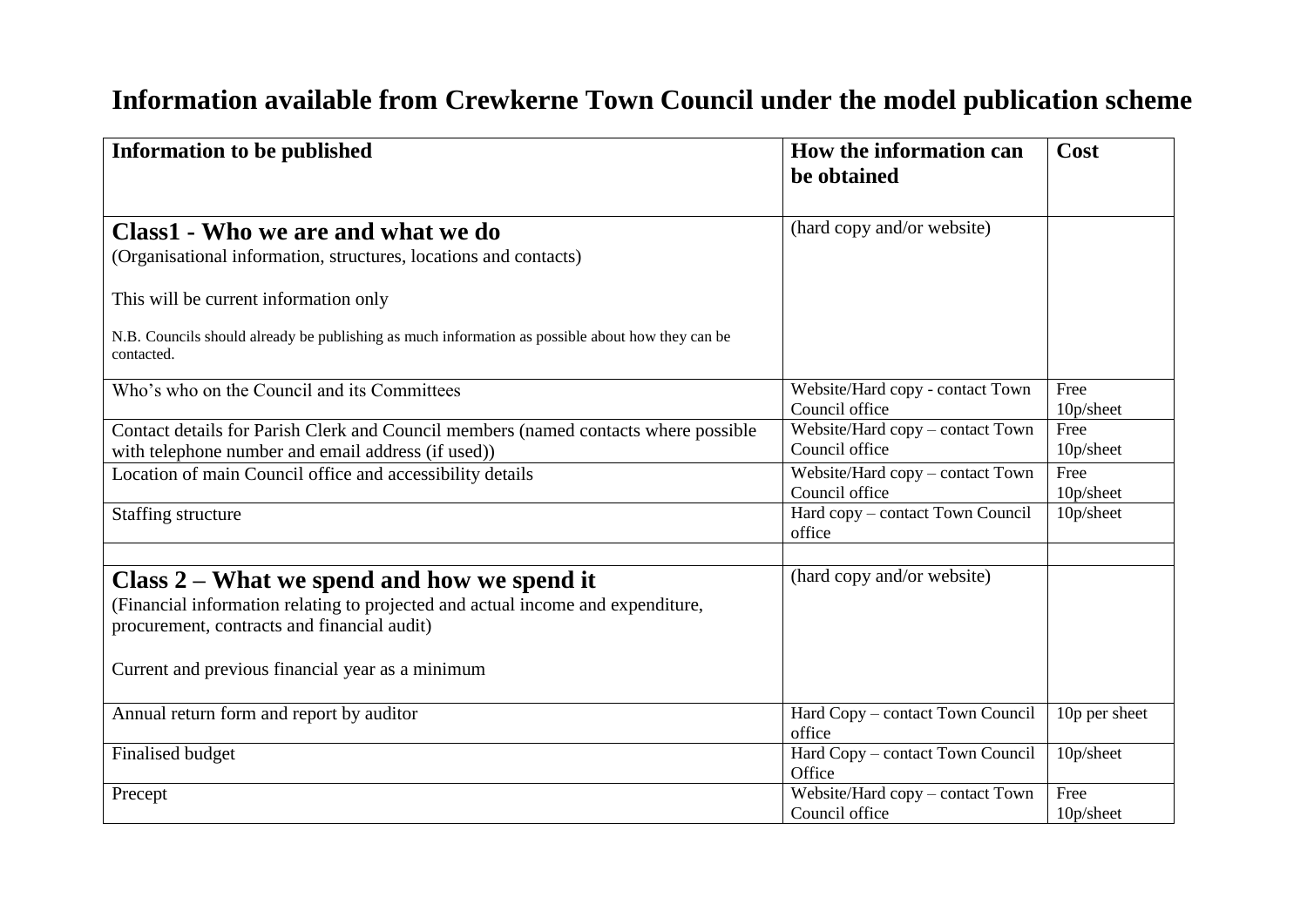| <b>Borrowing Approval letter</b>                                                                                                          | Hard Copy - contact Town Council<br>office         | 10p per sheet     |
|-------------------------------------------------------------------------------------------------------------------------------------------|----------------------------------------------------|-------------------|
| <b>Financial Standing Orders and Regulations</b>                                                                                          | Website/Hard copy - contact Town<br>Council office | Free<br>10p/sheet |
| Grants given and received                                                                                                                 | Website/Hard copy - contact Town<br>Council office | Free<br>10p/sheet |
| List of current contracts awarded and value of contract                                                                                   | Hard copy - contact Town Council<br>office         | 10p/sheet         |
| Members' allowances and expenses                                                                                                          | Hard Copy - contact Town Council<br>office         | 10p/sheet         |
| Class 3 – What our priorities are and how we are doing<br>(Strategies and plans, performance indicators, audits, inspections and reviews) | (hard copy or website)                             |                   |
| Parish Plan (current and previous year as a minimum)                                                                                      | Hard Copy - contact Town Council<br>office         | 10p/sheet         |
| Annual Report to Parish or Community Meeting (current and previous year as a<br>minimum)                                                  | Website/Hard copy - contact Town<br>Council office | Free<br>10p/sheet |
| <b>Quality status</b>                                                                                                                     | Hard Copy - contact Town Council<br>office         | 10p/sheet         |
| Local charters drawn up in accordance with DCLG guidelines                                                                                | N/A                                                | N/A               |
| <b>Class 4 – How we make decisions</b><br>(Decision making processes and records of decisions)                                            | (hard copy or website)                             |                   |
| Current and previous council year as a minimum                                                                                            |                                                    |                   |
| Timetable of meetings (Council, any committee/sub-committee meetings and parish<br>meetings)                                              | Website/Hard copy - contact Town<br>Council office | Free<br>10p/sheet |
| Agendas of meetings (as above)                                                                                                            | Website/Hard copy - contact Town<br>Council office | Free<br>10p/sheet |
| Minutes of meetings $(as above) - nb$ this will exclude information that is properly regarded as<br>private to the meeting.               | Website/Hard copy - contact Town<br>Council office | Free<br>10p/sheet |
| Reports presented to council meetings - nb this will exclude information that is properly regarded<br>as private to the meeting.          | Hard copy - contact Town Council<br>office         | 10p/sheet         |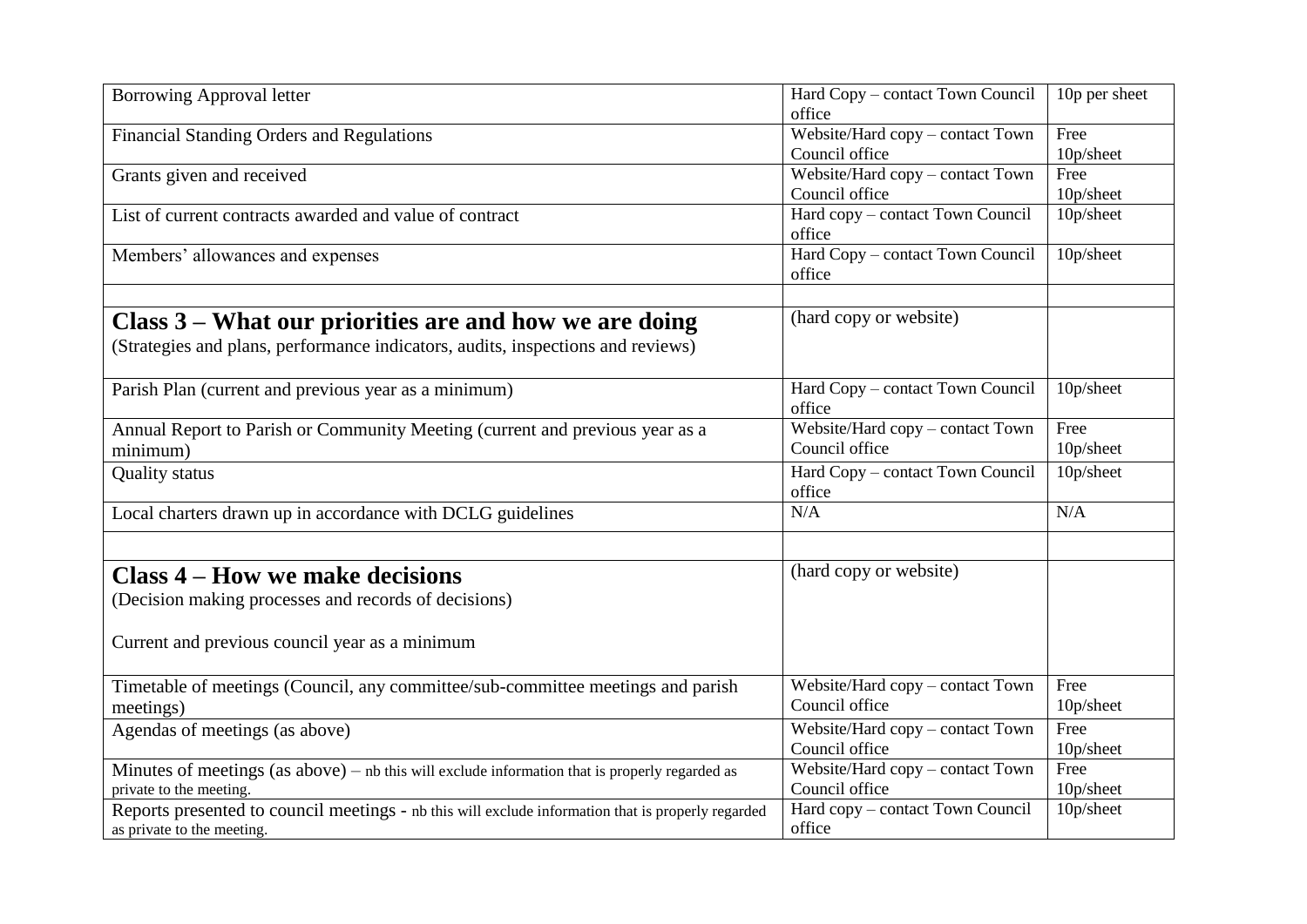| Responses to consultation papers                                                                         | Hard Copy - contact Town Council<br>office         | 10p/sheet         |
|----------------------------------------------------------------------------------------------------------|----------------------------------------------------|-------------------|
| Responses to planning applications                                                                       | Website/Hard copy - contact Town<br>Council office | Free<br>10p/sheet |
| Bye-laws                                                                                                 | Hard Copy - contact Town Council<br>office         | 10p/sheet         |
| Class 5 – Our policies and procedures                                                                    | (hard copy or website)                             |                   |
| (Current written protocols, policies and procedures for delivering our services and<br>responsibilities) |                                                    |                   |
| Current information only                                                                                 |                                                    |                   |
| Policies and procedures for the conduct of council business:                                             | Website/Hard copy - contact Town<br>Council office | Free<br>10p/sheet |
| Procedural standing orders                                                                               |                                                    |                   |
| Committee and sub-committee terms of reference                                                           |                                                    |                   |
| Delegated authority in respect of officers (included in Standing Orders)                                 |                                                    |                   |
| Code of Conduct                                                                                          |                                                    |                   |
| Policy statements                                                                                        |                                                    |                   |
| Policies and procedures for the provision of services and about the employment of staff:                 | Website/Hard copy - contact Town<br>Council office | Free<br>10p/sheet |
| Equality and diversity policy                                                                            |                                                    |                   |
| Health and safety policy                                                                                 |                                                    |                   |
| Policies and procedures for handling requests for information                                            |                                                    |                   |
| Complaints procedures (including those covering requests for information and operating                   |                                                    |                   |
| the publication scheme)                                                                                  |                                                    |                   |
| <b>Environmental Policy</b>                                                                              |                                                    |                   |
| Information security policy                                                                              | N/A                                                | N/A               |
| Records management policies (records retention, destruction and archive)                                 | Hard Copy - contact Town Council<br>office         | 10p/sheet         |
| Data protection policies                                                                                 | Website/Hard copy - contact Town                   | Free              |
|                                                                                                          | Council office                                     | 10p per sheet     |
| Schedule of charges (for the publication of information)                                                 | Website/Hard copy – contact Town                   | Free              |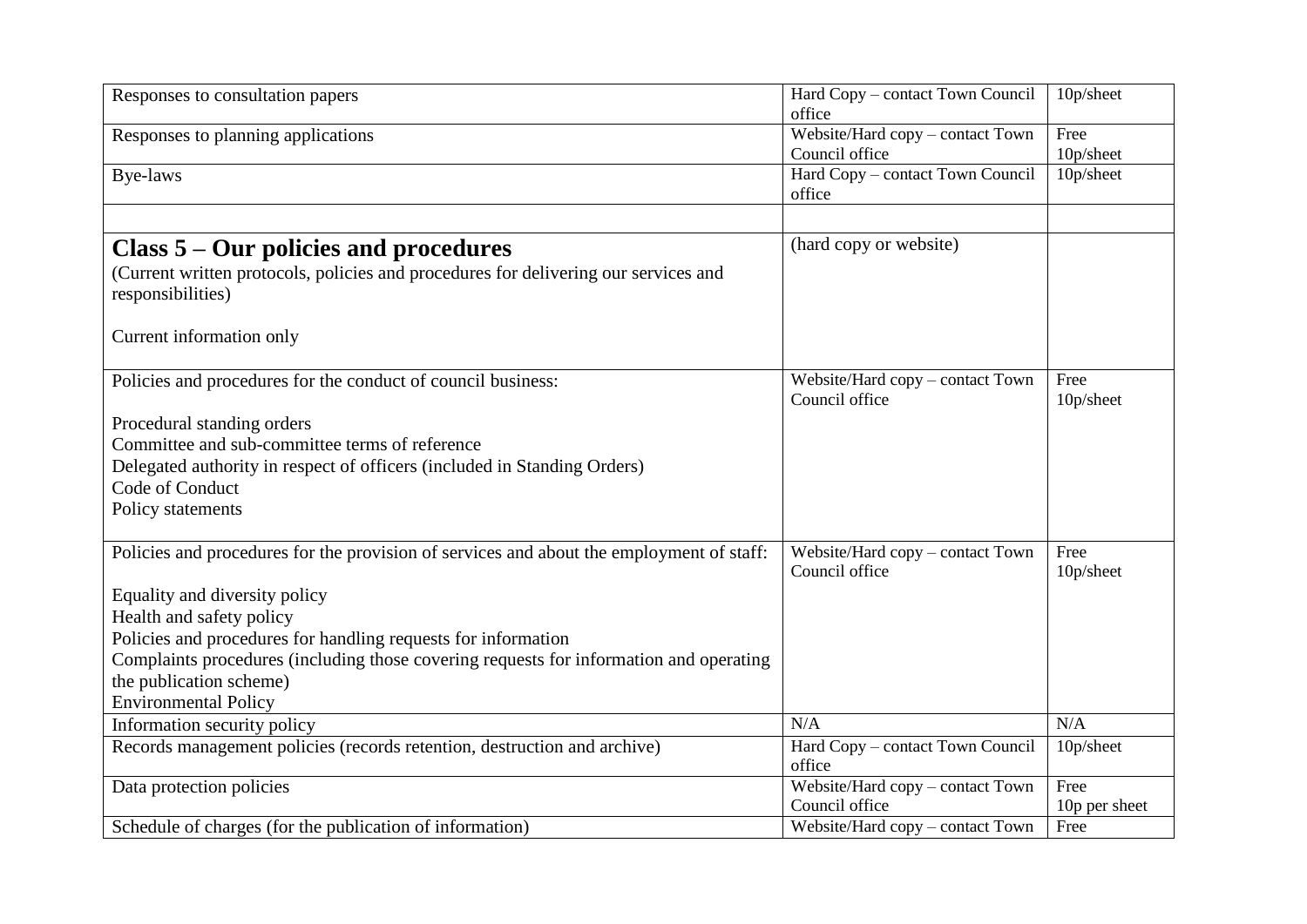|                                                                                             | Council office                       | 10p/sheet |
|---------------------------------------------------------------------------------------------|--------------------------------------|-----------|
|                                                                                             |                                      |           |
| Class $6$ – Lists and Registers                                                             | (hard copy or website; some          |           |
|                                                                                             | information may only be              |           |
| Currently maintained lists and registers only                                               | available by inspection)             |           |
|                                                                                             |                                      |           |
| Any publicly available register or list (if any are held this should be publicised; in most | Hard Copy - contact Town Council     | 10p/sheet |
| circumstances existing access provisions will suffice)                                      | office                               |           |
| Burial Registers including all burials and grave registers                                  | Available to view in the Town        | N/A       |
|                                                                                             | Council office. Copies not available |           |
| <b>Assets Register</b>                                                                      | Hard Copy - contact Town Council     | 10p/sheet |
|                                                                                             | office                               |           |
| Disclosure log (indicating the information that has been provided in response to requests;  | Hard Copy - contact Town Council     | 10p/sheet |
| recommended as good practice, but may not be held by parish councils)                       | office                               |           |
| Register of members' interests                                                              | Hard Copy - contact Town Council     | 10p/sheet |
|                                                                                             | office                               |           |
| Register of gifts and hospitality                                                           | Hard Copy - contact Town Council     | 10p/sheet |
|                                                                                             | office                               |           |
|                                                                                             |                                      |           |
| Class $7 -$ The services we offer                                                           | (hard copy or website; some          |           |
| (Information about the services we offer, including leaflets, guidance and newsletters      | information may only be              |           |
| produced for the public and businesses)                                                     | available by inspection)             |           |
|                                                                                             |                                      |           |
| Current information only                                                                    |                                      |           |
|                                                                                             |                                      |           |
| <b>Allotments</b>                                                                           | Website/Hard copy - contact Town     | Free      |
|                                                                                             | Council office                       | 10p/sheet |
| Burial grounds and closed churchyards                                                       | Website/Hard copy - contact Town     | Free      |
|                                                                                             | Council office                       | 10p/sheet |
| Community centres and village halls                                                         | Website/Hard copy - contact Town     | Free      |
|                                                                                             | Council office                       | 10p/sheet |
| Parks, playing fields and recreational facilities                                           | Website/Hard copy - contact Town     | Free      |
|                                                                                             | Council office                       | 10p/sheet |
| Seating, litter bins, memorials and lighting                                                | Hard Copy - contact Town Council     | 10p/sheet |
|                                                                                             | office                               |           |
| <b>Bus shelters</b>                                                                         | Hard Copy - contact Town Council     | 10p/sheet |